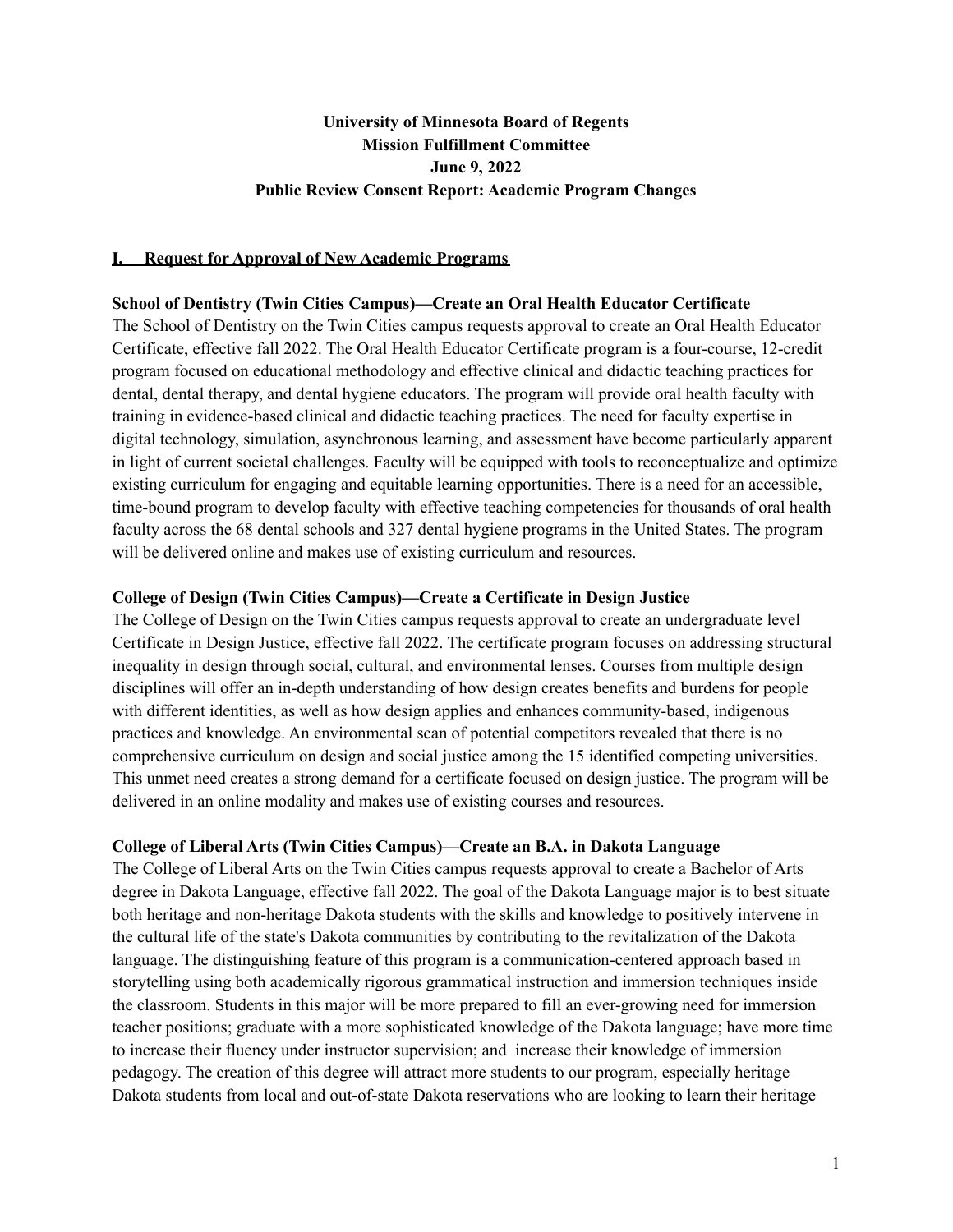language. A significant portion of instructor salary is funded through the annual appropriation from the state for Dakota Language Preservation and makes use of existing courses and resources. The program will be delivered in an in-person/classroom modality.

#### **College of Liberal Arts (Twin Cities Campus)—Create an B.S. in Anthropology**

The College of Liberal Arts on the Twin Cities campus requests approval to create a Bachelor of Science degree in Anthropology, effective fall 2022. Anthropology is the study of humankind in all of its forms (cultural, biological, and linguistic) and combines a set of theories and methods that allows students to learn about the scientific, social, political, and historical perspectives on human variation and human evolution. Fundamentally, Anthropology therefore contributes to the liberal education of students at the University of Minnesota by tackling questions that are at the heart of societal tensions: how does identity relate to the biological and cultural factors that have shaped humans as a species, and that continue to shape populations and individuals? Within the major, students will take numerous lab-based courses, in which they learn to ask scientific questions, design a research methodology, collect and analyze data, and use the results to refine the question. Non-lab-based classes also strongly emphasize research skills, effective writing, and critical thought. The B.S. degree provides an excellent foundation for a wide range of careers in anthropology, such as evolutionary anthropology, molecular anthropology, geo-archaeology, archaeological chemistry, and forensic anthropology and will enable students who are pursuing a career in the health sciences to fulfill the math and science prerequisites for medical school and other graduate programs in health, while gaining a solid foundation in anthropology. There is no other university in the state that currently offers a B.S. degree in anthropology. The proposed degree is particularly appropriate for the University of Minnesota due to four factors: 1) the curricular and research strengths of the Anthropology department; 2) the complementarity of existing programs in CLA; 3) the U's strength in the sciences in general, and the health sciences in particular; and 4) from analysis of data from peer institutions which offer both B.A. and B.S. degrees in Anthropology. The program will be delivered in an in-person/classroom modality and makes use of existing courses and resources.

#### **Crookston Campus—Create the NXT-Gen Rural Success Certificate**

The Crookston campus requests approval to create the NXT-Gen Rural Success undergraduate Certificate, effective fall 2022. The program is tailored to returning adult learners to help them to advance in their careers, engage with their communities, and persist in further post-secondary education. This is a stackable certificate that can be applied toward a Bachelor of Science degree and that integrates teaching, research, and community engagement related to rural communities. A needs assessment indicated that there is a significant need in rural communities to develop leadership and social capital development for sustaining the economic needs of the rural regions. This program will be targeted toward adult returning learners in rural Minnesota with a goal to recruit 40 new students within the first year of delivery and the same or additional prospects in following years. This certificate addresses the University's commitment to partner with communities to find customizable educational paths that fit learner and community needs. This certificate builds towards NXT-Gen bachelor degrees: NXT-Gen Ag, Ed, MSL, with NXT-Gen Ag as the first and most developed path. NXT-Gen Ag prepares graduates to advance natural resources and agro-food systems to elevate human security and potential, and to expand, develop, and retain agricultural and food system talent in rural communities and agribusiness. Funding has been secured to support recruitment and student advising, and various grants are in progress to support long-term sustainability.